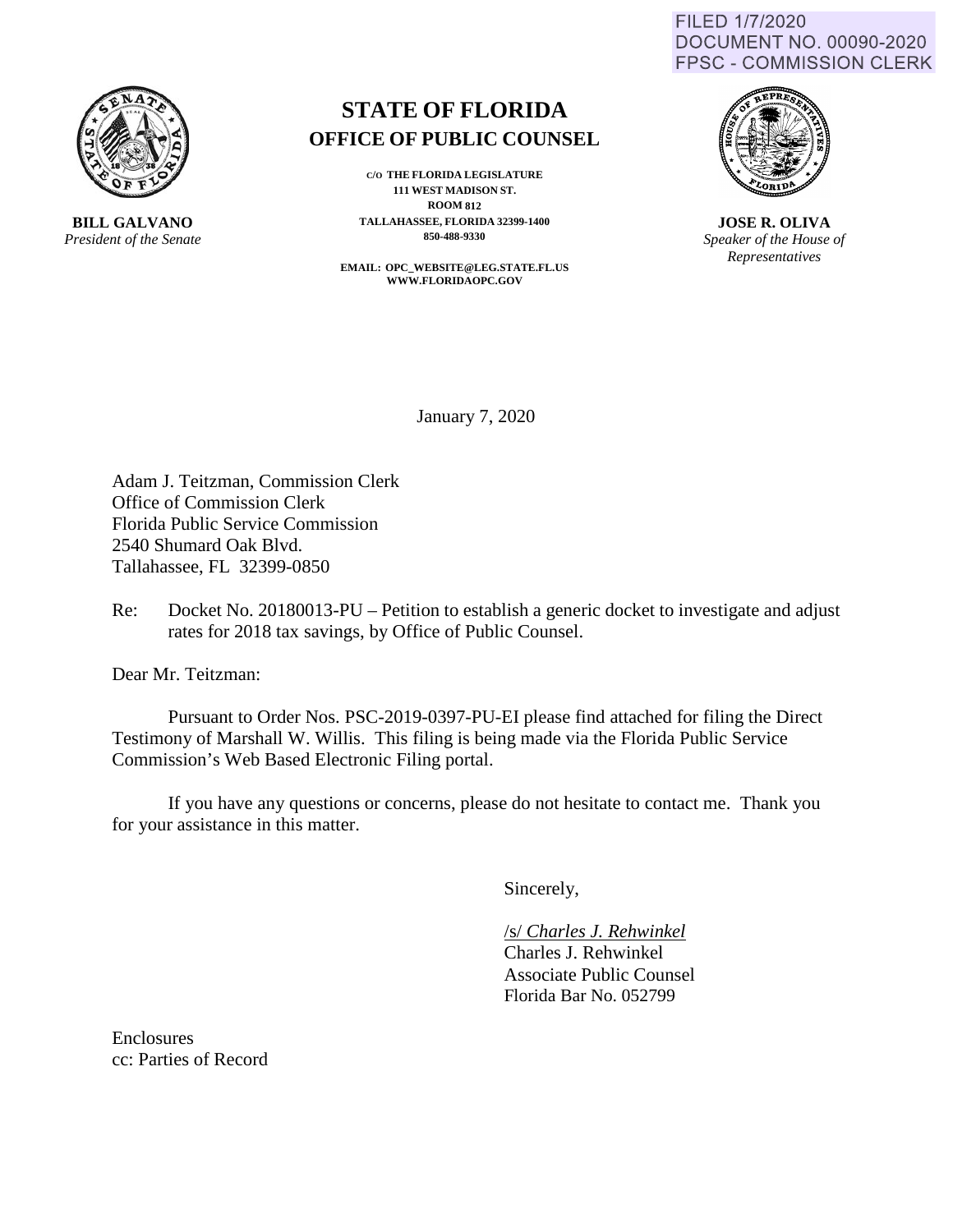#### CERTIFICATE OF SERVICE

I HEREBY CERTIFY that a true and correct copy of the Direct Testimony and Exhibits of Marshall W. Willis has been furnished to the following parties by electronic mail on this  $7<sup>th</sup>$  day of January, 2020.

Florida Industrial Power Users Group Jon C. Moyle, Jr. Karen A. Putnal c/o Moyle Law Firm, PA 118 North Gadsden Street Tallahassee FL 32301 jmoyle@moylelaw.com kputnal@moylelaw.com

Tampa Electric Company Ausley Law Firm J. Beasley/J. Wahlen P.O. Box 391 Tallahassee FL 32302 jbeasley@ausley.com jwahlen@ausley.com

Duke Energy (18 Tall) Matthew R. Bernier 106 East College Avenue, Suite 800 Tallahassee FL 32301 matthew.bernier@dukeenergy.com .

AARP Florida Zayne Smith 360 Central Ave., Suite 1750 Saint Petersburg FL 33701 zsmith@aarp.org

Florida Power & Light Company Maria Jose Moncada John Butler 700 Universe Boulevard Juno Beach FL 33408 maria.moncada@fpl.com john.butler@fpl.com

Central Sumter Utility Company, LLC c/o Martin S. Friedman Friedman Law Firm 766 North Sun Drive, Suite 4030 Lake Mary FL 32746 mfriedman@ff-attorneys.com

Evercore ISI Durgesh Chopra 666 Fifth Avenue, 11th Floor New York NY 10103 durgesh.chopra@evercoreisi.com Duke Energy (18 St. Pete) Dianne M. Triplett 299 First Avenue North St. Petersburg FL 33701 Dianne.triplett@dukeenergy.com

Florida City Gas Ms. Carolyn Bermudez 4045 N.W. 97th Avenue Doral FL 33178 carolyn.bermudez@nexteraenergy.com Represented By**:** Gunster Law Firm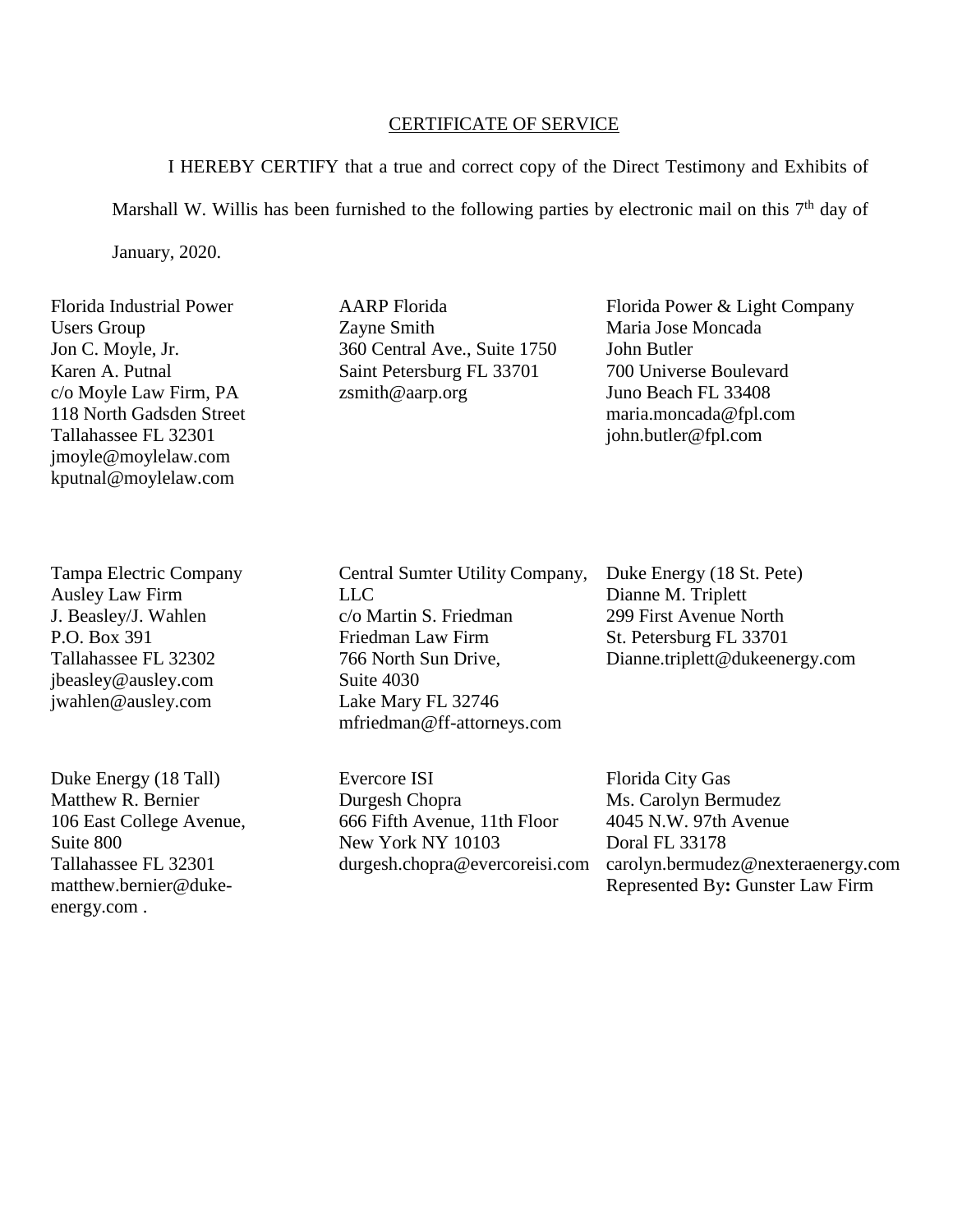Gulf Power Company C. Shane Boyett One Energy Place Pensacola FL 32520 Charles.Boyett@nexteraenergy.com

Southern Alliance for Clean Energy George Cavros 120 E. Oakland Park Blvd. Fort Lauderdale FL 33334 (954) 295-5714 (866) 924-2824 [george@cavros-law.com](mailto:george@cavros-law.com)

Tampa Electric Company Ms. Paula K. Brown Regulatory Affairs P. O. Box 111 Tampa FL 33601 regdept@tecoenergy.com Represented By: Ausley Law Firm

Gunster Law Firm Beth Keating 215 South Monroe Street, Suite 601 Tallahassee FL 32301 bkeating@gunster.com Represents: Florida City Gas

Florida Public Service Commission Suzanne Brownless Walter Trierweiler 2540 Shumard Oak Blvd. Tallahassee, FL 32399-0850 sbrownless@ psc.state.fl.us

U.S. Water Service Corporation, Inc. Troy Rendell 4939 Cross Bayou Blvd. New Port Richey FL 34652 trendell@uswatercorp.net

PCS Phosphate - White Springs James W. Brew/Laura W. Baker c/o Stone Law Firm 1025 Thomas Jefferson St., NW Suite 800 Washington DC 20007 jbrew@smxblaw.com lwb@smxblaw.com

Sunshine Utilities of Central Florida, Inc. Dewaine Christmas 10230 East Hwy 25 Belleview FL 34420 SunshineUtl@aol.com

Sincerely,

/s/ *Charles J. Rehwinkel* Charles J. Rehwinkel Associate Public Counsel Florida Bar No. 052799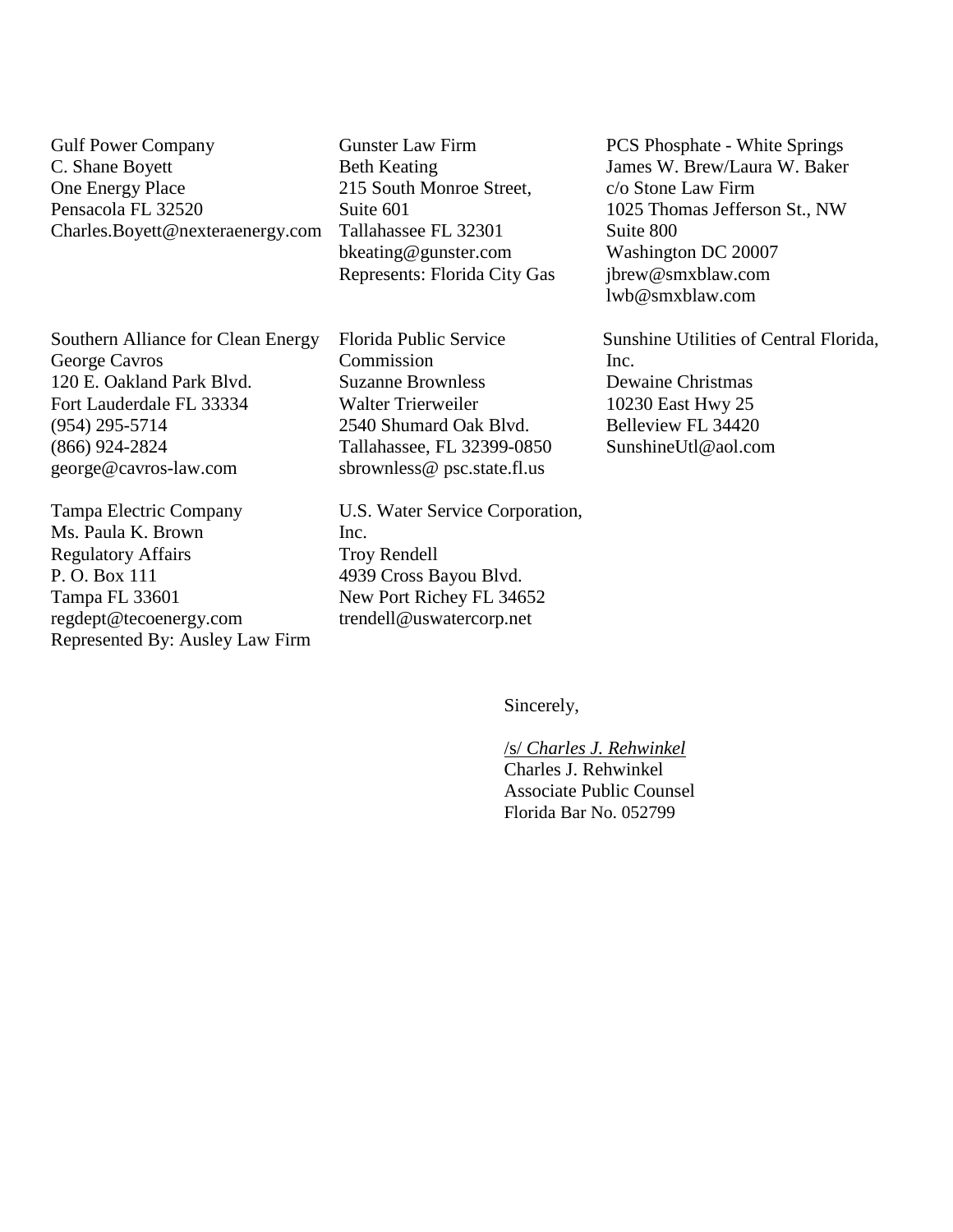### **BEFORE THE FLORIDA PUBLIC SERVICE COMMISSION**

In re: Petition to a Establish Generic Docket ) Docket No. 20180013-PU to Investigate and Adjust Rates for 2018 ) Tax Savings, by Office of Public Counsel ) Filed: January 7, 2020

\_\_\_\_\_\_\_\_\_\_\_\_\_\_\_\_\_\_\_\_\_\_\_\_\_\_\_\_\_\_\_\_\_\_\_\_)

### **DIRECT TESTIMONY**

### **OF**

# **MARSHALL W. WILLIS ON BEHALF OF THE CITIZENS OF THE STATE OF FLORIDA**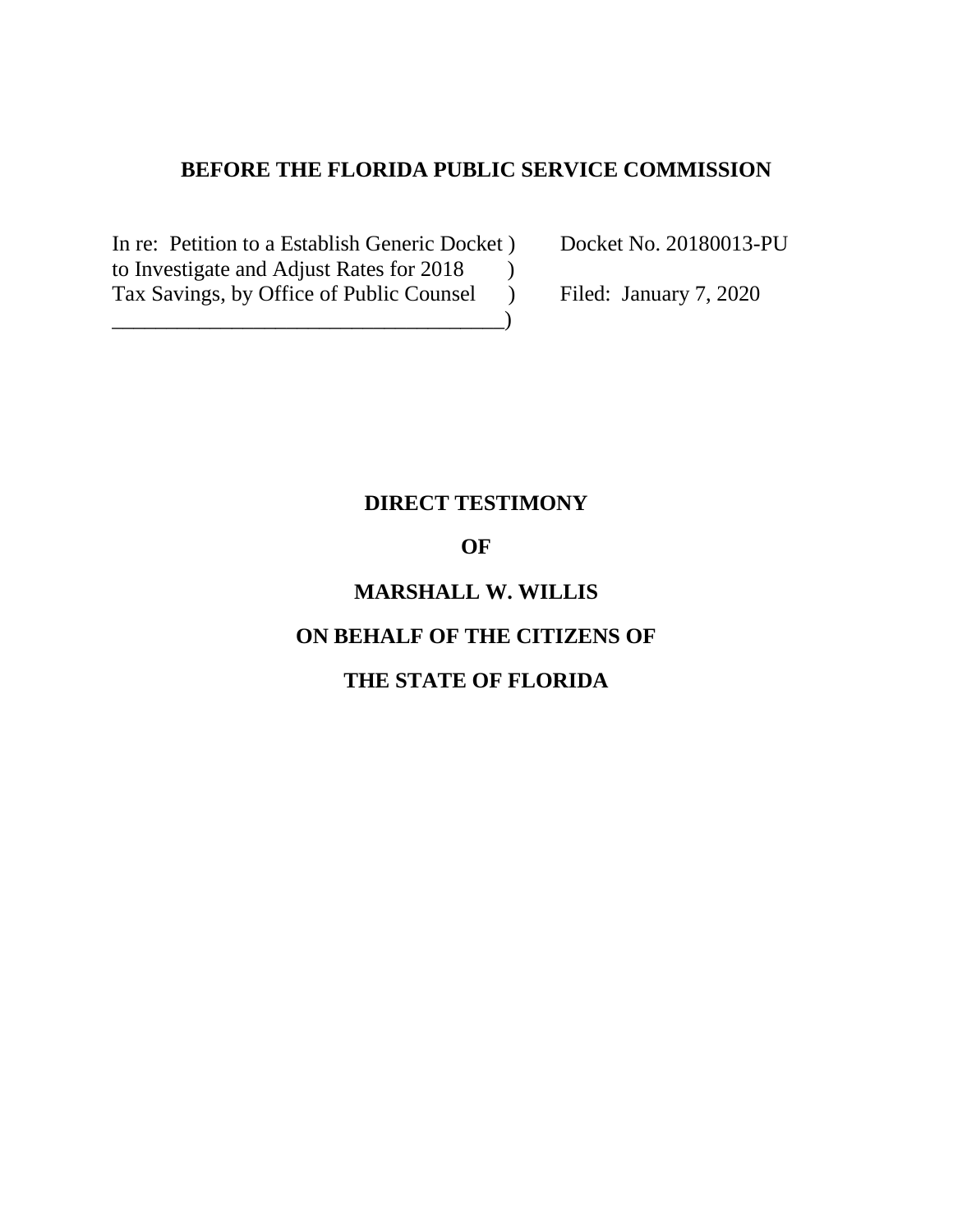| 1              |    | <b>Direct Testimony</b>                                                                       |
|----------------|----|-----------------------------------------------------------------------------------------------|
| $\overline{2}$ |    | <b>Of</b>                                                                                     |
| 3              |    | Marshall W. Willis                                                                            |
| 4              |    | On Behalf of the Office of Public Counsel                                                     |
| 5              |    | Before the                                                                                    |
| 6              |    | Florida Public Service Commission                                                             |
| 7              |    | Docket No. 20180013-PU                                                                        |
| 8              |    |                                                                                               |
| 9              |    |                                                                                               |
| 10             | Q. | PLEASE STATE YOUR NAME, TITLE AND BUSINESS ADDRESS.                                           |
| 11             | A. | My name is Marshall W. Willis, Chief Legislative Analyst, Office of Public Counsel. My        |
| 12             |    | business address is 111 W. Madison Street, Room 812, Tallahassee, Florida 32399-1400.         |
| 13             | Q. | <b>SUMMARIZE</b><br><b>YOUR</b><br><b>EDUCATIONAL</b><br><b>BACKGROUND,</b><br><b>PLEASE</b>  |
| 14             |    | <b>CERTIFICATIONS AND PROFESSIONAL EXPERIENCE.</b>                                            |
| 15             | A. | I received a Bachelor's of Arts degree in Accounting from the University of West Florida      |
| 16             |    | in June 1976. I am a Certified Public Accountant licensed in the State of Florida since       |
| 17             |    | August 1980.                                                                                  |
| 18             |    | I joined the Office of Public Counsel (OPC) on August 1, 2017. Prior to joining OPC,          |
| 19             |    | from September 2014 to July 2017, I was the owner and principal of Marshall Willis            |
| 20             |    | Consulting through which I provided consulting services mainly in the areas of utility        |
| 21             |    | regulatory accounting and regulatory policy to several clients in the areas of electric rates |
| 22             |    | and ratemaking, one of which was the Office of Public Counsel.                                |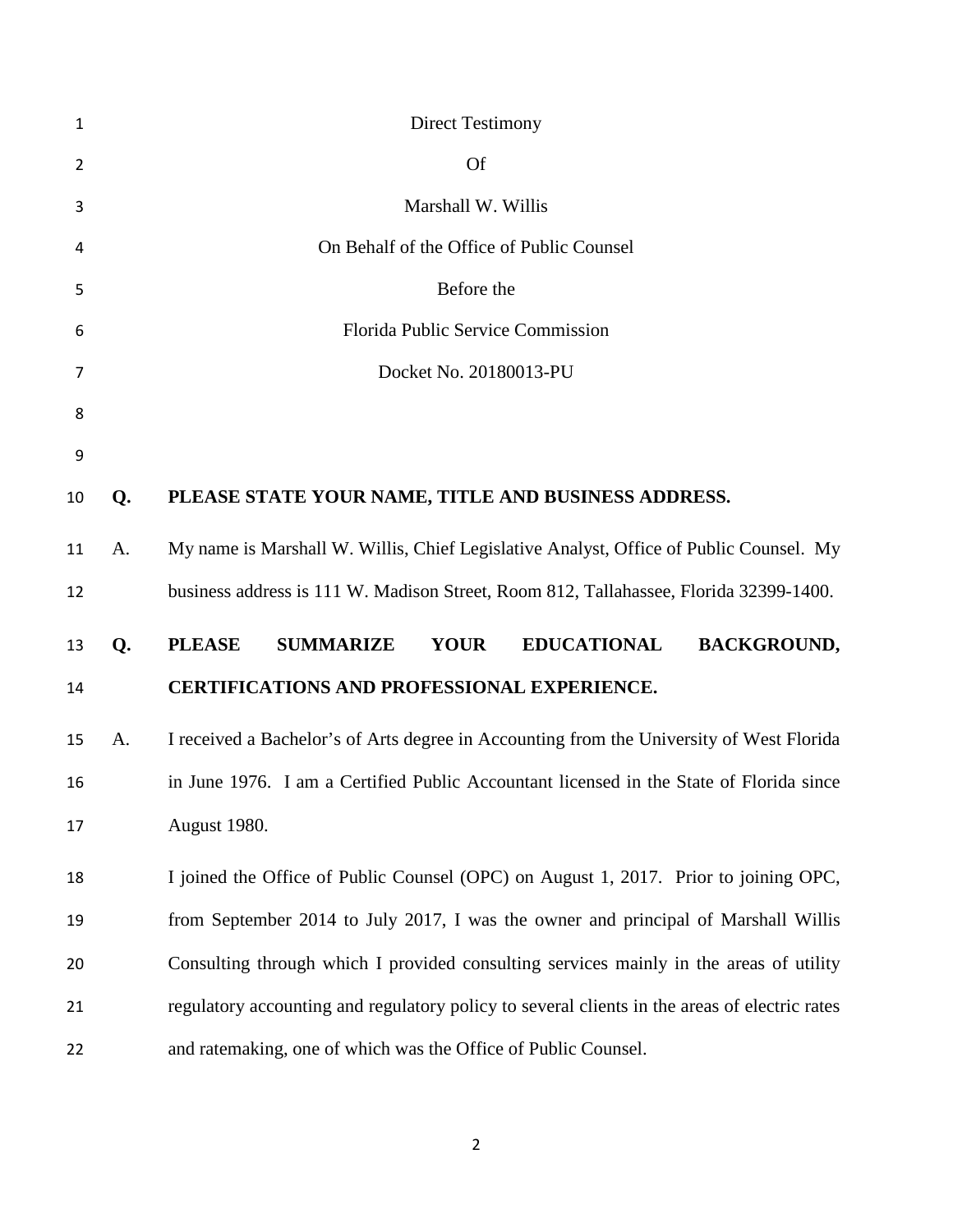In April 2014, I retired from the Florida Public Service Commission (FPSC or Commission) after thirty-seven years of service with the Commission. During my employment at the Commission, I held many positions which included that of Director of the Division of Accounting and Finance, Director of the Division of Economic Regulation and Assistant Director of the Division of Economic Regulation. During my employment at the Commission, I worked on or was principally responsible for hundreds of filings from the jurisdictional regulated Electric, Natural Gas, Water and Wastewater utilities. This included rate cases (electric, gas, water and wastewater utilities), surveillance for overearnings, tariff filings, depreciation studies, clause recovery proceedings, territorial disputes, annual storm hardening reviews, financing requests, complaints, securitization of storm costs and certification of water and wastewater utilities. I also was required to perform frequent briefings for Commissioners, the Chief Assistants and the Executive Director. Additionally, I interacted with State Legislators and Legislative staff on Commission matters and pending legislation affecting Commission jurisdiction.

# **Q. HAVE YOU PREVIOUSLY TESTIFIED IN PROCEEDINGS BEFORE THIS COMMISSION?**

# A. Yes. I have testified as an expert on accounting and regulatory policy issues before the Florida Public Service Commission and the Florida Division of Administrative Hearings.

# **Q. HAVE YOU PREVIOUSLY TESTIFIED IN PROCEEDINGS BEFORE OTHER REGULATORY COMMISSIONS?**

A. No, I have not.

### **Q. ON WHOSE BEHALF ARE YOU TESTIFYING IN THIS PROCEEDING?**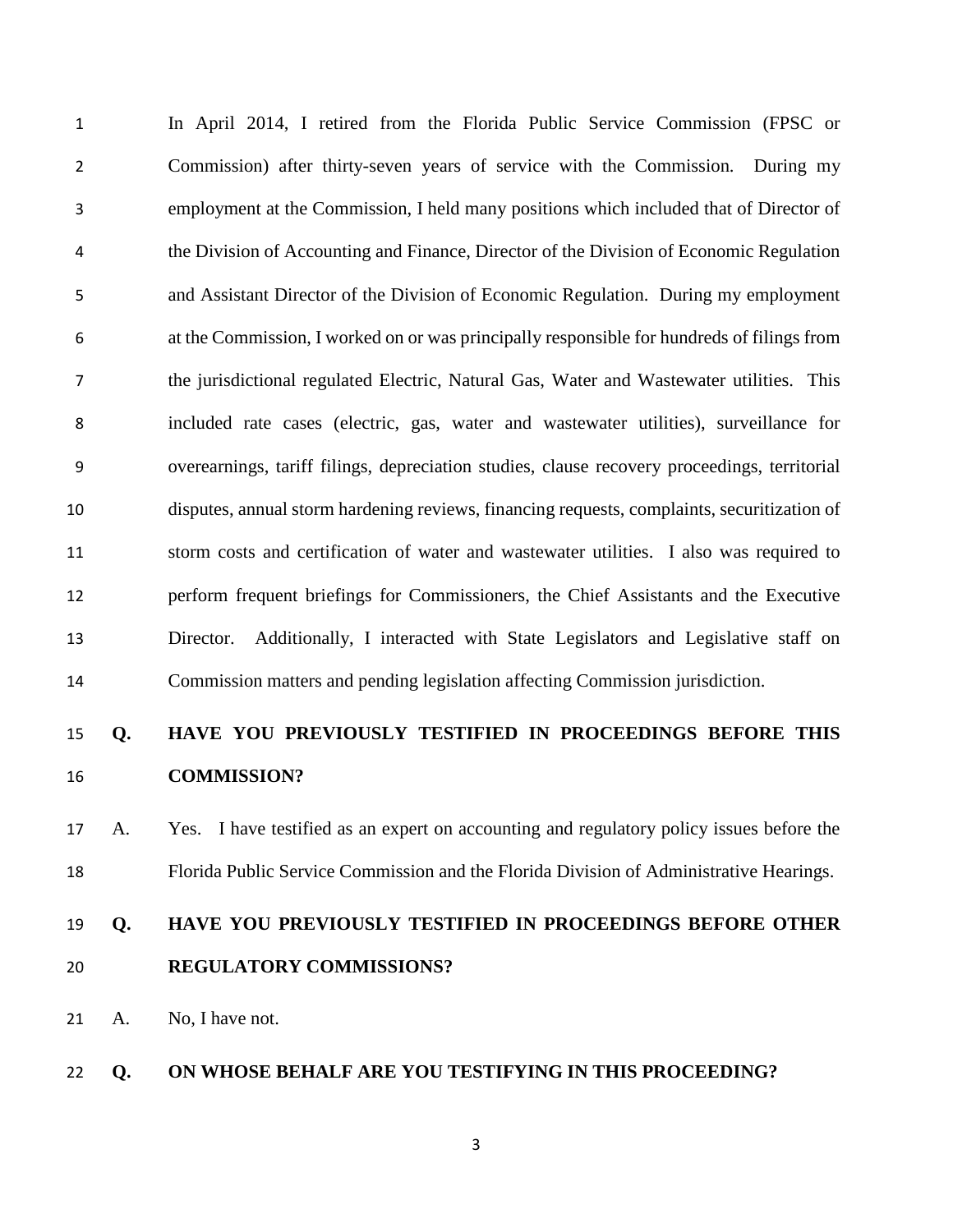A. I am presenting testimony for OPC, on behalf of the Citizens of the State of Florida.

### **Q. WHAT IS THE PURPOSE OF YOUR TESTIMONY?**

A. My testimony will explain why the Commission should not have allowed Utilities, Inc. of Florida (UIF), through Commission Order PSC-2019-0350-PU, to keep the windfall tax  $\sim$  savings of \$[1](#page-6-0),270,301<sup>1</sup> without requiring the utility to substantiate the Company's claim of earning below the fair rate of return approved by the Commission. I will also provide my observations regarding UIF's failure to demonstrate that its 2018 annual report filed with the Commission properly reflects the recent rate case decision(s) of the Commission such that the Commission should decline to rely on the annual report as a basis for allowing UIF to keep over \$1.2 million of customer tax overpayments.

l

### **Q. ARE YOU SPONSORING ANY EXHIBITS IN THIS CASE?**

 A. Yes. I am sponsoring Exhibit MWW-1, a summary of my regulatory experience and qualifications, which is attached to my testimony. The exhibit is not exhaustive because of the inability to search Commission files prior to 1979. I also sponsor Exhibits MWW- 2, which is a list of questions that I sent to Utilities, Inc. of Florida electronically on September 30, 2019.

#### **Q. DOES THE COMISSION HAVE A PRACTICE OF ALLOWING A UTILITY TO**

#### **KEEP THE TAX SAVINGS IF THE COMPANY IS EARNING WITHIN OR**

- **BELOW THE AUTHORIZED RANGE OF REASONABLNESS?**
- <span id="page-6-0"></span>**A.** Yes, they have indicated that in many Commission orders.

 The total tax savings of \$1,270,201 are shown in the Direct Testimony of Jared Deason filed on November 11, 2019. (NOI tax savings of \$977,464 + reversal of protected Accumulated Deferred Income Taxes of \$256,708 plus reversal of unprotected Accumulated Deferred Income Taxes of \$36,029.)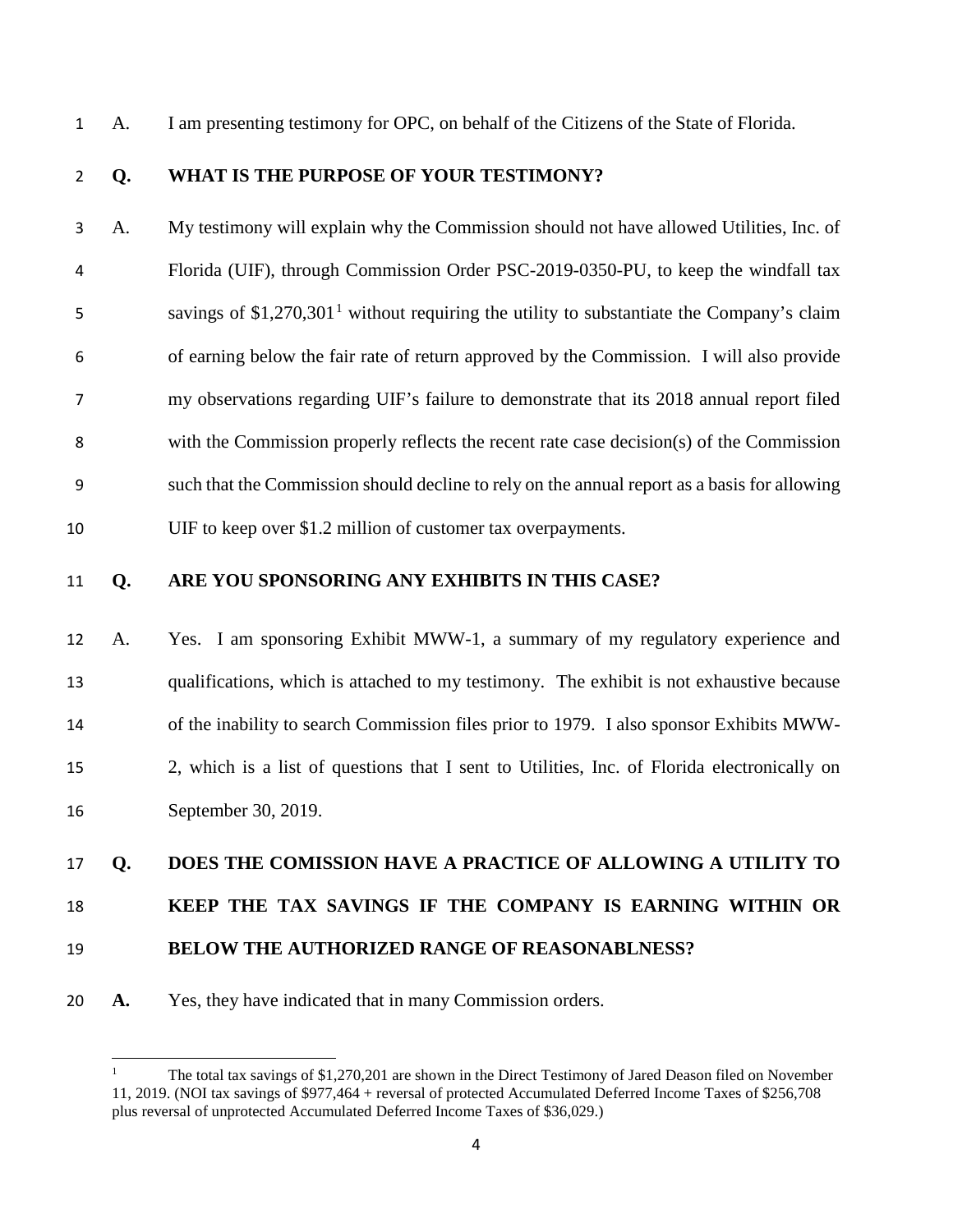# **Q. DID THE COMISSION INDICATE IN ITS ORDER IF UIF WAS EARNING WITHIN THE COMPANY'S AUTHORIZED RATE OF RETURN?**

A. Yes, it did. The Commission included Table 1-1 in its order which showed an achieved rate of return of 5.72% which is apparently the Commission's calculation of the combined water and wastewater achieved rate of return. This calculation by the Commission, in and of itself, is flawed because water and wastewater utilities are considered separate legal entities for ratemaking purposes and should not be combined when considering the level of achieved earnings.

# **Q. DOES THE UTILITY FILE AN ANNUAL REPORT FOR EARNINGS SURVEILLANCE PURPOSES EACH YEAR?**

**A.** Yes, they are required to do so by Commission rule.

### **Q. DID UIF FILE AN ANNUAL REPORT FOR 2018?**

 **A.** UIF did file an Annual Report for 2018 in which it reflected earnings of 4.95% for its water system and 6.25% for its wastewater system. Both systems, according to the Company's unaudited Annual Report, portray reported earnings below the range of reasonableness.

### **Q. IF THE ANNUAL REPORT FOR BOTH SYSTEMS REFLECT A PORTRAYAL**

 **OF EARNINGS BELOW THE TOP END OF THE RANGE OF REASONABLNESS, WHY ARE YOU INSISTING THAT THE COMISSION REQUIRE THE UTILITY TO SUBSTANTIATE ITS CLAIM OF EARNING** 

**BELOW A FAIR RATE OF RETURN?**

 **A**. There are many reasons for the Commission to require further substantiation from the Company before allowing it to keep the customer's tax overpayments. UIF received a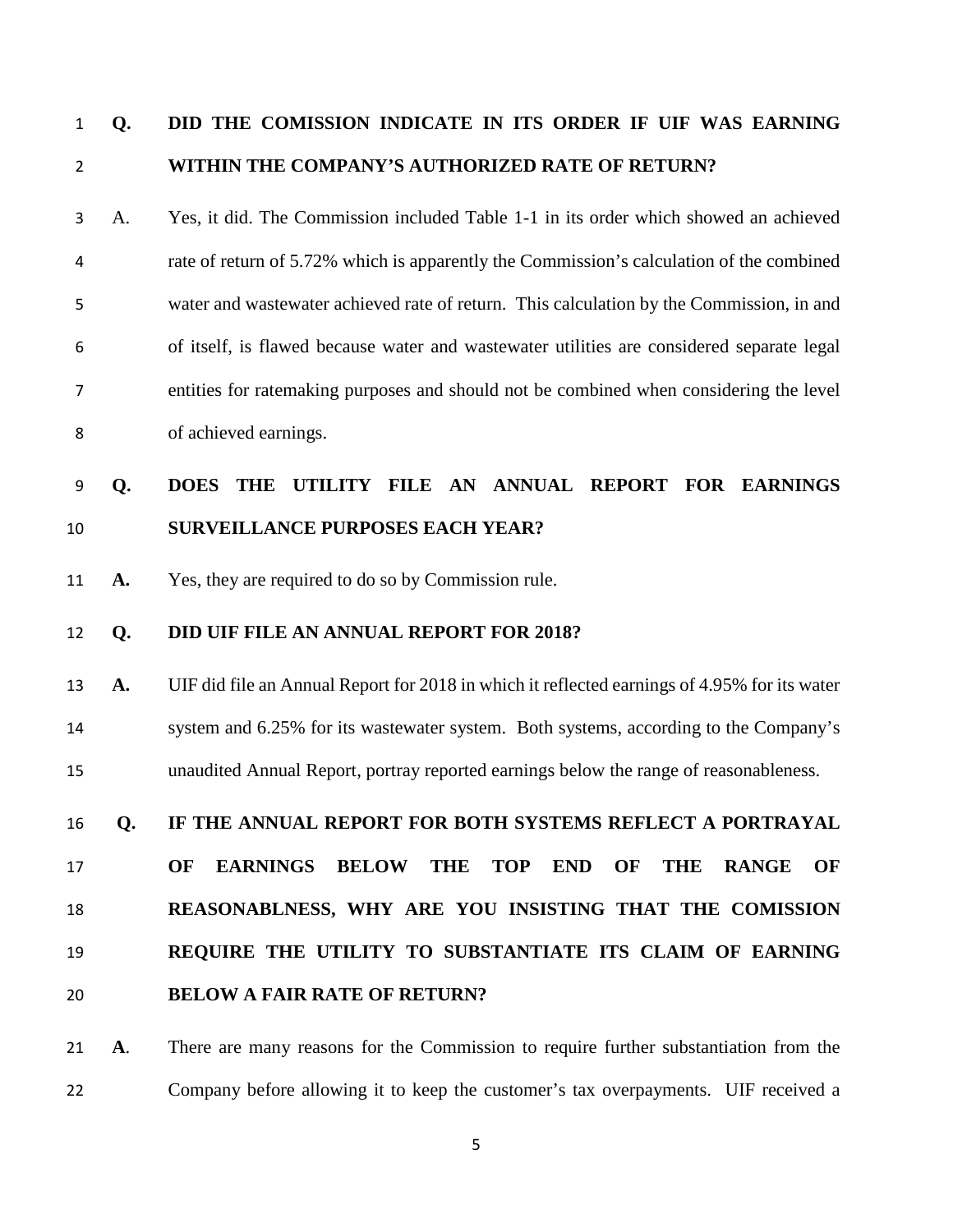combined system rate increase of \$5.2 million in October 2017, based on a corporate tax 2 rate of 35%. The tax rate, as we are all aware, was reduced by 40% on December 22, 2017, effective January 1, 2018, to 21%. UIF has shown its tax savings to be approximately \$1.27 million. That means the Company should have received an increase in revenue for 2018 of approximately \$6.47 million. This is close to the \$6.9 million that UIF said in its 2017 rate case it needed to earn a fair rate of return, even if it received all of the *pro forma* adjustments and requested cost allowances, including those that were not allowed. Nevertheless, the Company's unaudited annual report submitted to the Commission portrays the Company as under-earning.

 UIF indicated in its prefiled direct testimony of Jared Deason that the test year used to set rates in its last rate case was 2015 and that the Company has made millions of dollars in plant improvements between then and 2018. I would agree, as a starting point for ratemaking, that the test year was nominally 2015; however, the Commission included \$34.5 million of pro forma plant additions beyond 2015 including pro forma O&M expenses and a consolidated capital structure reflecting the pro forma additions and corrections to Accumulated Deferred Income Taxes, effectively updating or "bringing-forward" the historical test year for current and projected known and measurable changes, for rate-setting purposes.

 The annual report for 2018 was the first year that the Company filed a consolidated report for all 25 systems as a result of the Commission's decision to allow the Company to have consolidated uniform rates. With this new consolidation in mind, UIF has a history of failing to accurately 1 update its books and records to reflect the adjustments ordered by the Commission.<sup>2</sup> A review of the 2017 and 2018 Annual Reports filed by UIF indicate several anomalies that should have raised

<span id="page-8-0"></span>

 $\frac{1}{2}$ 

See Commission Orders PSC-2017-0505-SC-WS and PSC-2014-0025-PAA-WS.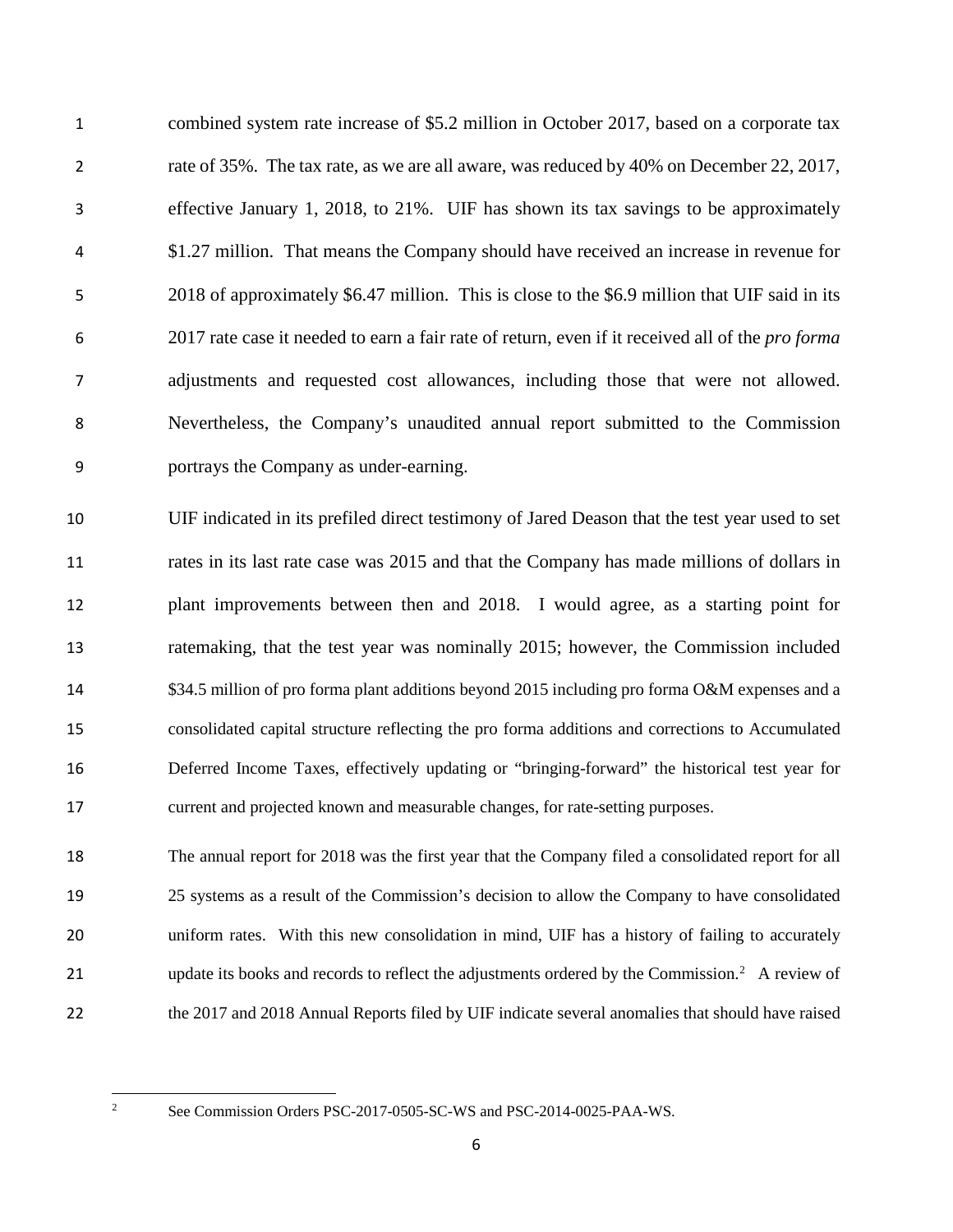questions over the accuracy of these submissions. For instance, the Commission order approved retirements of \$5,803,166. The 2017 Annual Report shows retirements on pages W-4a and S-4a of \$1,156,950. The 2018 report shows retirements of \$2,710,308. Even added together, the amount for retirements that should have been booked falls short by \$1,935,908.

Another example relates to the Company's Balance Sheet. Apparently, UIF is treated more like an operating division of Utilities, Inc., as the Balance Sheet does not reflect the components of the Capital Structure shown on page F-5 of the 2018 Annual Report or the Capital Structure used in 8 the 2017 Rate Case. Therefore, a reasonable assumption would be that the Capital Structure shown on page F-5 of the 2018 Annual Report is the capital structure of the parent allocated to the UIF. However, the amounts shown in the Annual Report for 2018 for Equity, Long Term Debt and Short Term Debt do not agree with the 2018 amounts claimed to be correct in the direct testimony of 12 Jared Deason on page 4, lines 4-6; nor does UIF demonstrate how the amounts relate to the capital structure that was used in the consolidated system rate case decision in 2017 which is materially different from that shown on page F-5 of the 2018 Annual Report. Despite the appearance of an allocation of certain components of capital structure, it is not clear from UIF's submissions whether any Florida-specific adjustments have been made that would affect equity and debt balances. The Commission made material adjustments to the capital structure requested by UIF in the Company's 2017 rate case. For instance, equity reflected in the 2018 Annual Report is 46.38% of total capital. The 2017 Rate Case decision set the Equity at 41.92% of total capital. In the 2017 rate case, the Commission made a material adjustment to increase Deferred Income Taxes by \$9 million which cannot be readily reconciled with the 2017 or 2018 annual report. It is also important to note that 22 the Capital Structure shown on page F-5 of the annual report does not support the rate base shown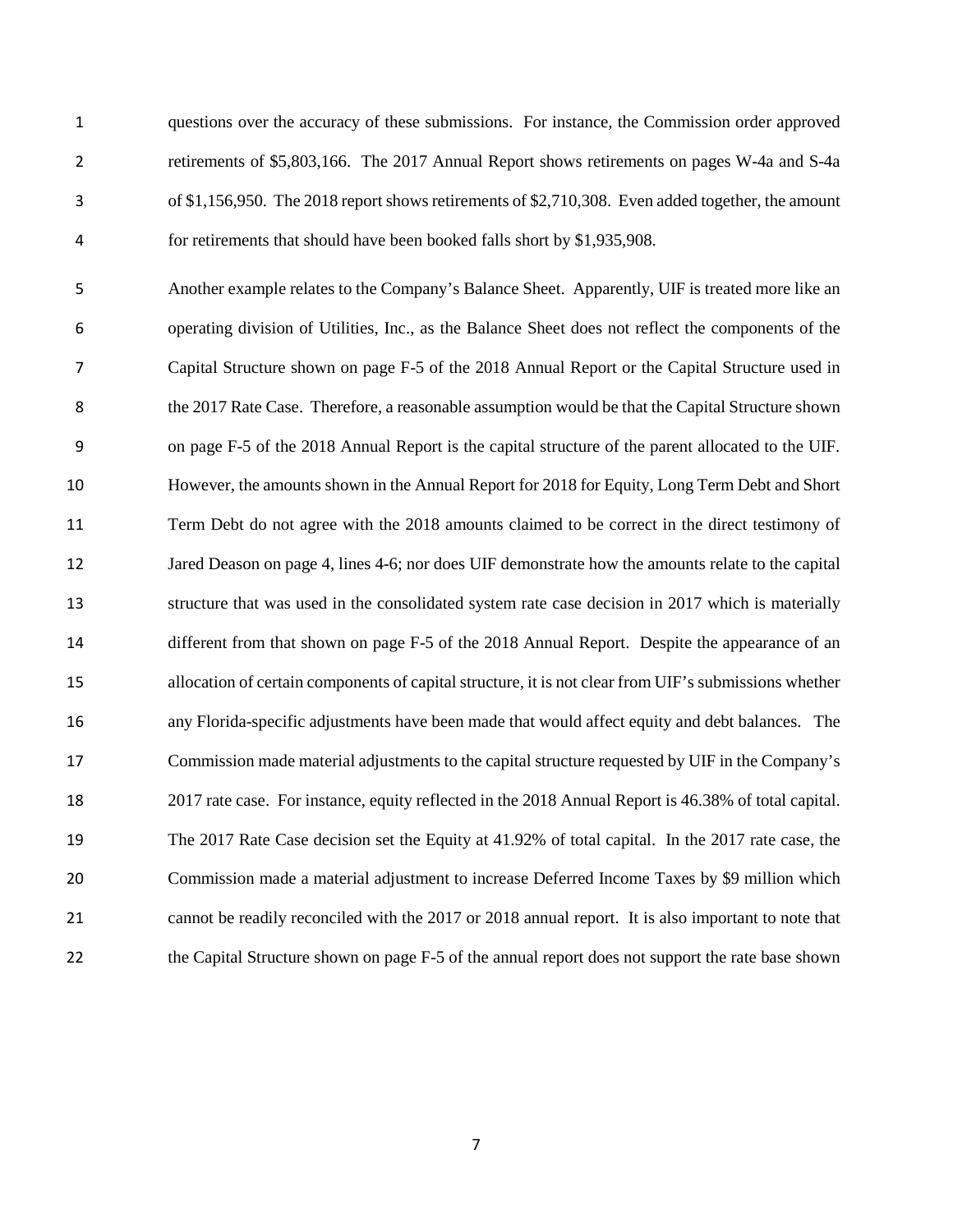on page F-4. In other words, the total rate base for water and wastewater exceeds the total capital 2 costs by  $$1.5$  million.<sup>[3](#page-10-0)</sup>

Another anomaly reflected in the annual report submissions relates to the account balances booked for associated companies. UIF shows an Accounts Receivable from Associated Companies for 2018 of \$30.4 million, which is lower than the amount shown for 2017 of \$41.6 million. The Company shows an Accounts Payable to Associated Companies of \$38.2 million, unchanged from 2017 to 2018. The Company also shows a very unusual entry for Advances from Associated Companies of a negative \$22.4 million, unchanged from 2017 to 2018, which appears to indicate a loan to an associated company somehow booked as negative long term debt. The Commission has no way of understanding whether or how this "contra" liability impacts the required and achieved 11 rate of return that is reported on the 2018 Annual Report.

 Another area of concern with the 2018 annual report is that the Operating Expenses for the wastewater system increased in 2018 by over \$1.8 million, which is a 23% increase over that shown for 2017. This large increase in expenses should be explained, especially since a large portion of UIF's expenses is allocated from associated companies.

# **Q. WHAT DO YOU CONCLUDE FROM YOUR REVIEW OF THE 2017 AND 2018 ANNUAL REPORTS, THE 2017 RATE CASE DECISION AND THE DIRECT TESTIMONY FILED BY MR. DEASON?**

 **A**. I conclude that UIF has failed to meet its burden of demonstrating that the 2018 Annual report was 20 adequate to support the Commission's decision to allow the Company to retain the \$1.2 million of customers' tax overpayments.

l

<span id="page-10-0"></span> Water Rate Base of \$46,577,149 plus Wastewater Rate Base of \$67,995.086 minus Total Capital Costs of \$113,055,665.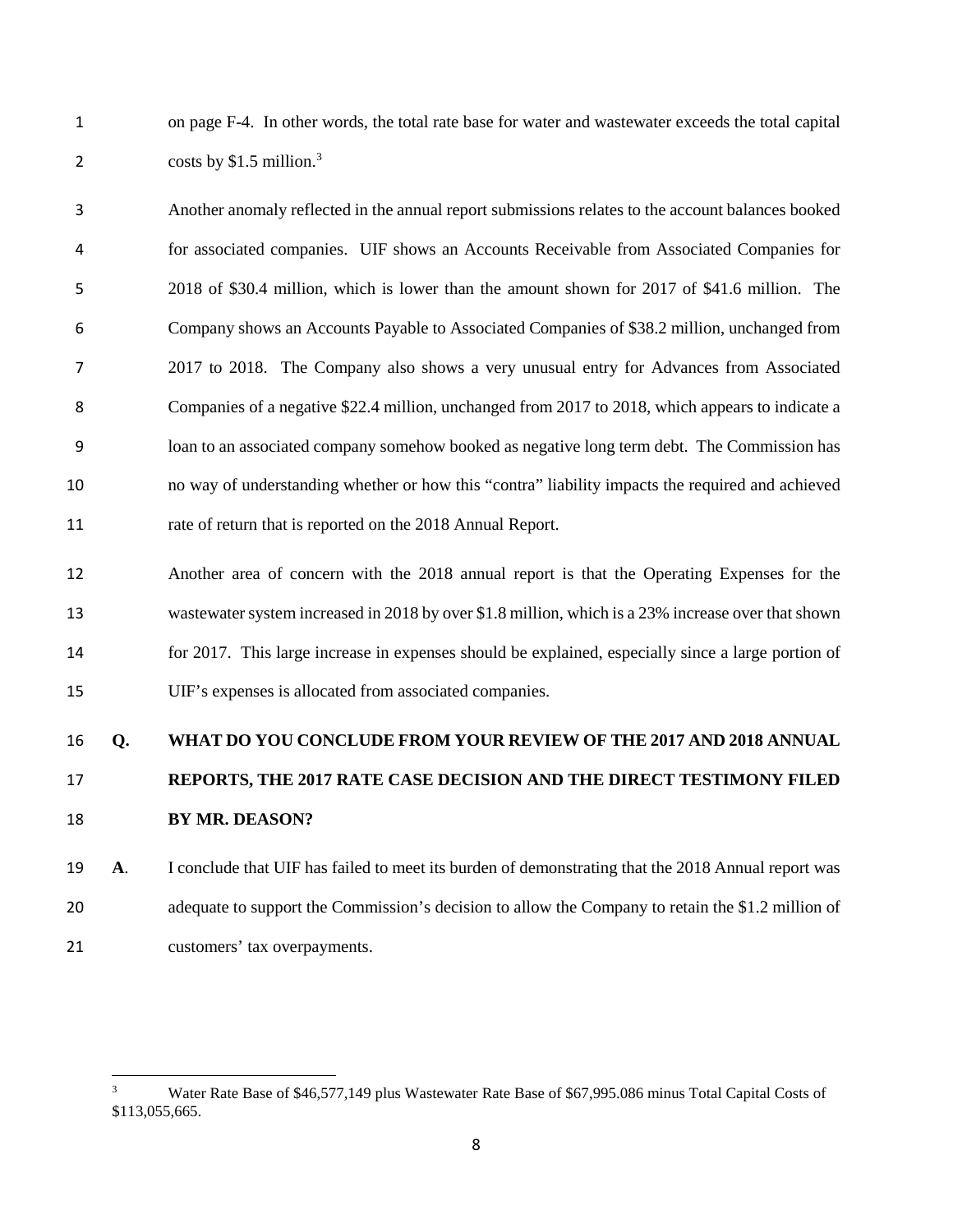# **Q. HAVE YOU REQUESTED DOCUMENTATION FROM UIF OER YOUR CONCERNS?**

**A.** Yes. I sent a data request to UIF on September 30, 2019 requesting documentation for the issues that I have addressed earlier. I received a partial response on December 5, 2019 and an additional response on December 20, 2019.

# **Q. DO YOU HAVE ANY ADDITIONAL TESTIMONY BASED ON THE INFORMATION RECEIVED TO DATE?**

**A.** I do not at this time. Because this latest information was received while I was out of the office, I have not had time to fully analyze this documentation. Because of the timing of the filing of this response, I reserve the right to amend my testimony at a later date.

### **Q. DOES THIS CONCLUDE YOUR DIRECT TESTIMONY?**

A. Yes.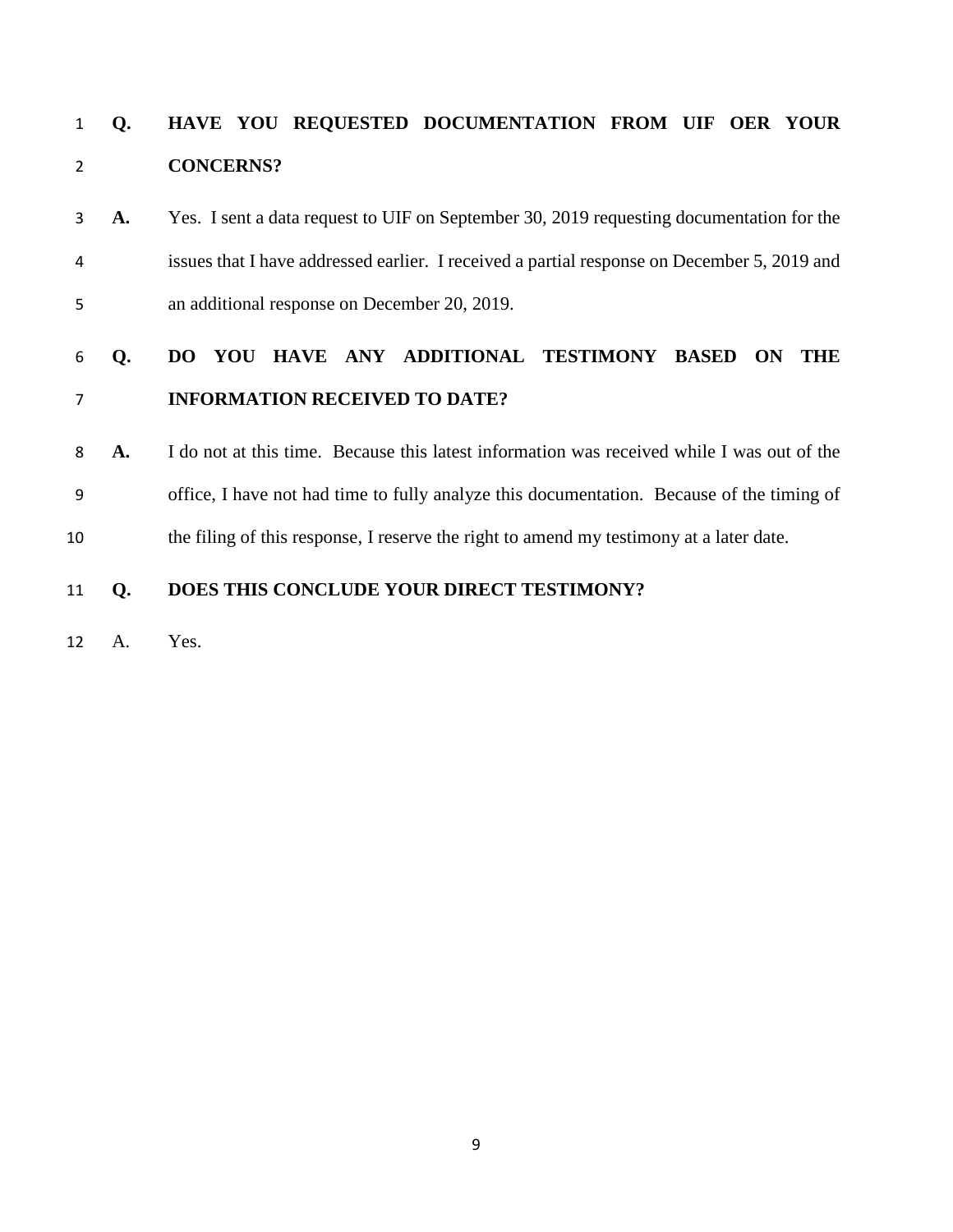#### **Resume' of MARSHALL W. WILLIS, CPA**

| Professional<br><b>Achievements</b> | Over forty three years of utility regulatory experience of electric, natural<br>gas, water and wastewater investor-owned utilities.                                                                                                                                                                                                                                                                                                            |
|-------------------------------------|------------------------------------------------------------------------------------------------------------------------------------------------------------------------------------------------------------------------------------------------------------------------------------------------------------------------------------------------------------------------------------------------------------------------------------------------|
|                                     | Certified Public Accountant licensed in Florida since 1980                                                                                                                                                                                                                                                                                                                                                                                     |
|                                     | Testified as an expert on accounting, finance and regulatory policy<br>issues before the FPSC and the Florida Division of Administrative<br>Hearings.                                                                                                                                                                                                                                                                                          |
|                                     | 2006 Elected Chairman of the NARUC Staff Subcommittee on<br>Accounting and Finance.                                                                                                                                                                                                                                                                                                                                                            |
|                                     | 2005 Recipient of the Gerald L. Gunter Distinguished Service Award.                                                                                                                                                                                                                                                                                                                                                                            |
|                                     | Coauthored the 1984 and authored the 1996 NARUC Uniform System of<br>Accounts for Water and Wastewater Utilities currently used by the<br>Florida Public Service Commission and the majority of states that<br>regulate investor-owned water and wastewater utilities.                                                                                                                                                                         |
|                                     | Past member of the faculty and instructor at the annual NARUC Eastern<br>Utility Rate Seminar.                                                                                                                                                                                                                                                                                                                                                 |
|                                     |                                                                                                                                                                                                                                                                                                                                                                                                                                                |
| <b>Employment</b>                   | September 2017 to current<br>The Office of Public Counsel,<br>Tallahassee, Florida                                                                                                                                                                                                                                                                                                                                                             |
|                                     | <b>Senior Utility Consultant</b>                                                                                                                                                                                                                                                                                                                                                                                                               |
|                                     | Provide financial and accounting analysis and reviews, provide<br>٠<br>testimony when needed in the area of electric, natural gas, water and<br>wastewater regulated utilities involving filings before the Florida Public<br>Service Commission on behalf of the Office of Public Counsel. Areas of<br>specialties include accounting, economics and regulatory policy.                                                                       |
|                                     | May 2014 to August 2017<br>Self Employed, Tallahassee, Florida                                                                                                                                                                                                                                                                                                                                                                                 |
|                                     | <b>Utility Regulatory Consultant</b>                                                                                                                                                                                                                                                                                                                                                                                                           |
|                                     | Regulatory consulting services in the area of electric, natural gas,<br>water and wastewater regulated utilities. Areas of specialties include<br>accounting, economics and regulatory policy.                                                                                                                                                                                                                                                 |
|                                     | July 2012 to April 2014<br>Florida Public Service Commission,<br>Tallahassee, Florida                                                                                                                                                                                                                                                                                                                                                          |
|                                     | Director, Division of Accounting and Finance                                                                                                                                                                                                                                                                                                                                                                                                   |
|                                     | • Appointed as the Director of a new Division created by a Commission<br>wide reorganization. Direct supervision of an Assistant Director and<br>three Bureau Chiefs who supervised approximately 34 professionals in<br>the Division. Duties and responsibilities included overseeing the work<br>product and administrative functions of the Division. The Division<br>functions included processing rate cases for electric, gas, water and |

wastewater utilities, surveillance for overearnings, clause recovery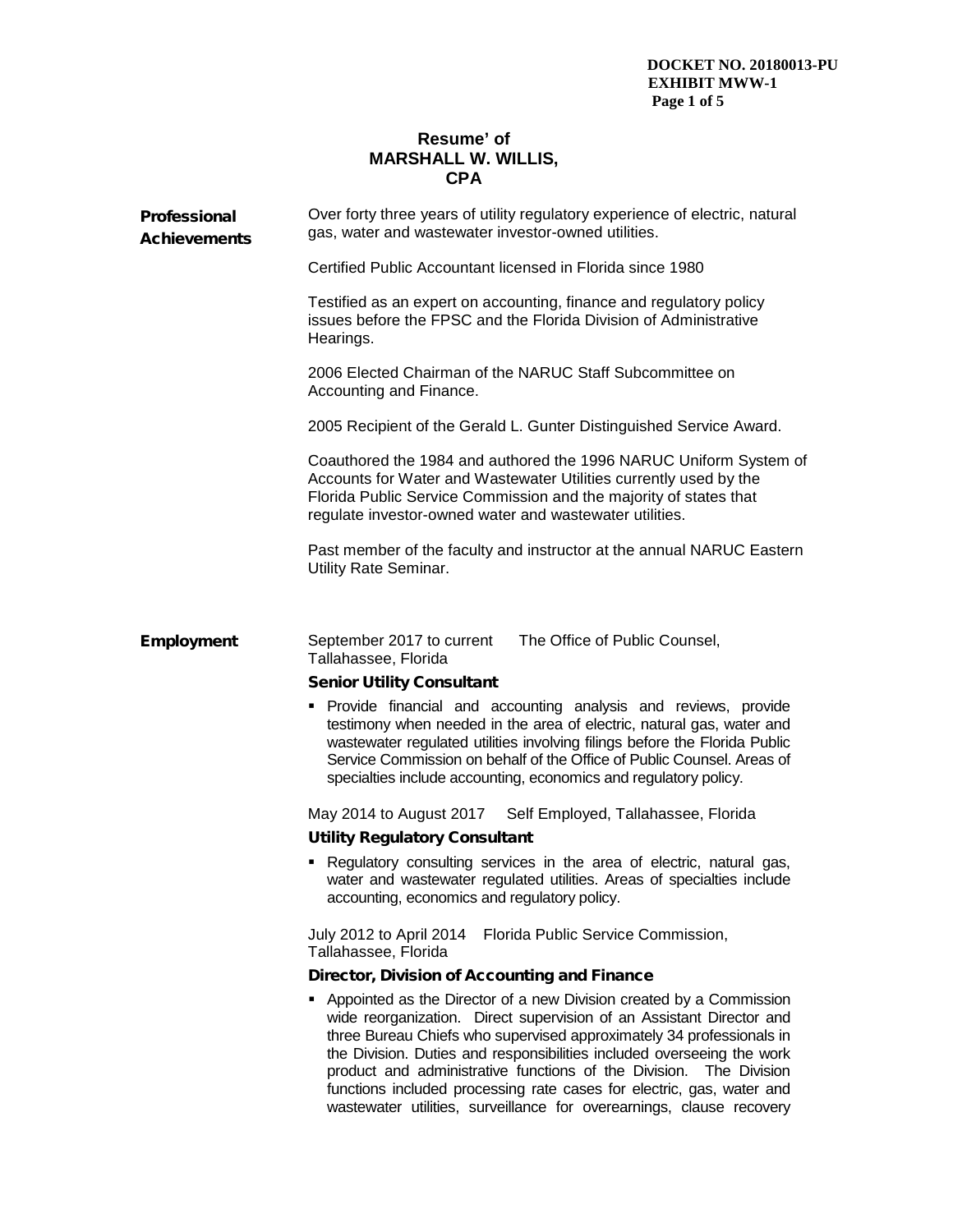proceedings, financing requests, and customer complaints. Position also required frequent briefing of Commissioners, Chief Assistants, Executive Director. Duties also required interaction with State Legislators and Legislative staff on Commission activity and current legislation.

January 2010 to July 2012 Florida Public Service Commission, Tallahassee, Florida

#### Director, Division of Economic Regulation

**• Direct supervision of an Assistant Director and three Bureau Chiefs** who supervised approximately 58 professionals in the Division. Duties and responsibilities included overseeing the work product and administrative functions of the Division. The Division functions included processing rate cases for electric, gas, water and wastewater utilities, surveillance for overearnings, tariff filings, depreciation studies, clause recovery proceedings, territorial disputes, annual storm hardening review, financing requests, complaints and certification of water and wastewater utilities. Position also required frequent briefing of Commissioners, Chief Assistants, Executive Director. Duties also required interaction with State Legislators and Legislative staff on Commission activity and current legislation.

June 2006 to January 2010 Florida Public Service Commission, Tallahassee, Florida

#### Assistant Director, Division of Economic Regulation

 Direct supervision of three Bureau Chiefs who supervised approximately 53 professionals while assisting the Director in overseeing the functions of the Division. The Division functions included processing rate cases for electric, gas, water and wastewater utilities, surveillance for overearnings, tariff filings, depreciation studies, clause recovery proceedings, territorial disputes, annual storm hardening review, financing requests, complaints and certification of water and wastewater utilities. Position also required frequent briefing of Commissioners as well as their Chief Assistants.

Sept. 1980 to June 2006 Florida Public Service Commission, Tallahassee, Florida

#### Bureau Chief, Division of Economic Regulation

 Responsible for supervising approximately eighteen professionals through three supervisors. Bureau functions included processing rates cases for electric, natural gas and water and wastewater companies, overearnings surveillance activities, tariff filings, complaints and rulemaking activities. Position also required briefing of Commissioners as well as their Chief Assistants.

Sept. 1978 - Sept. 1980 Florida Public Service Commission, Tallahassee, Florida

#### Public Utilities Accounting Analyst

**Processed water and wastewater rate cases, testified as an expert in** accounting and finance, performed special studies involving the water and wastewater industry.

June 1976 - Sept. 1978 Florida Public Service Commission,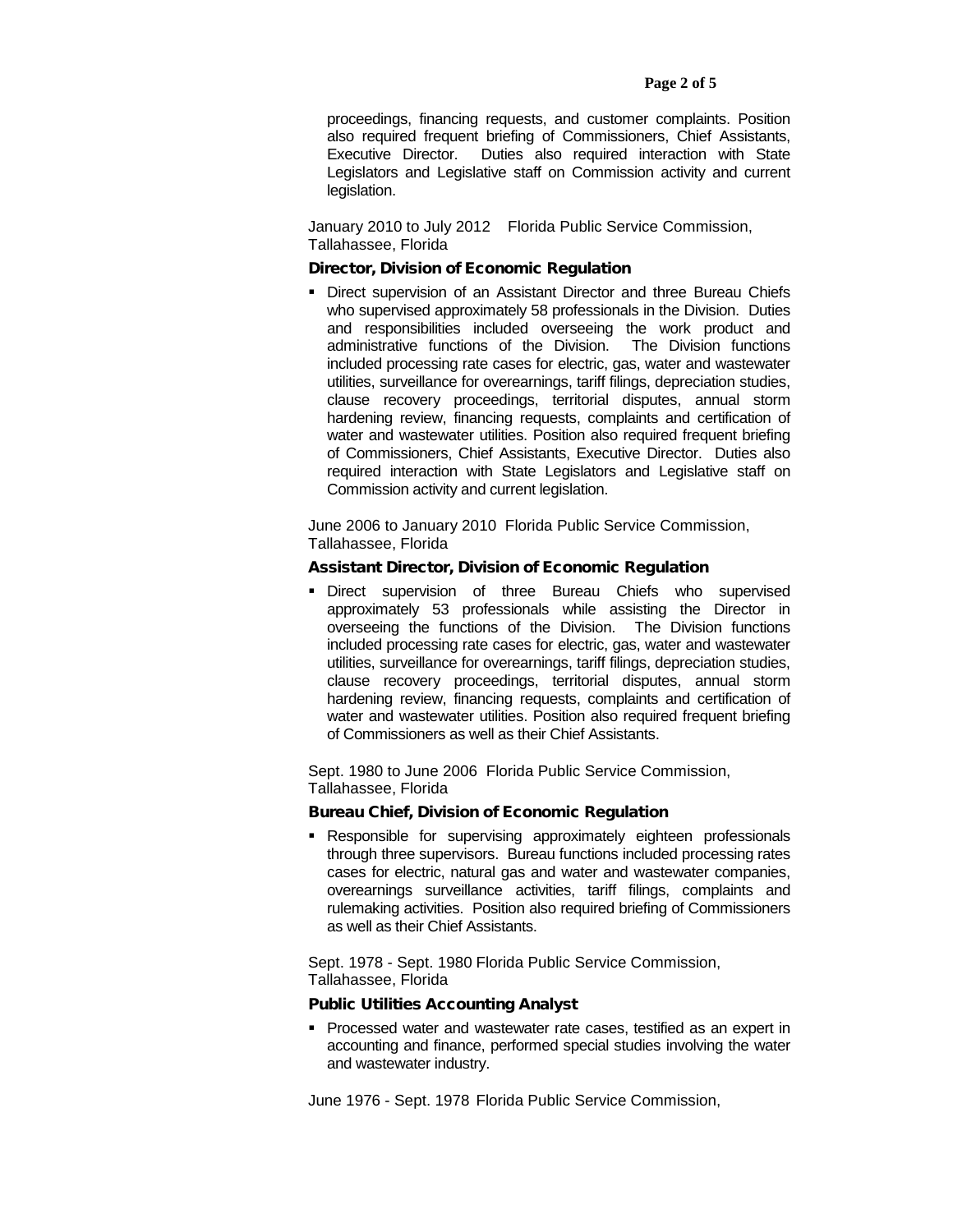|                                       | Tallahassee, Florida                                                                                       |
|---------------------------------------|------------------------------------------------------------------------------------------------------------|
|                                       | <b>Public Utilities Auditor</b>                                                                            |
|                                       | Audited water and wastewater utility companies and testified as an<br>expert in accounting and finance.    |
| Professional<br><b>Certifications</b> | Certified Public Accountant licensed in the State of Florida since 1980                                    |
| <b>Education</b>                      | <b>Bachelor of Arts in Accounting</b><br>University of West Florida, Pensacola, Florida (June 1976)        |
|                                       | <b>Associate in Arts in Business</b>                                                                       |
|                                       | Indian River Community College, Ft. Pierce, Florida (June 1974)                                            |
| <b>Professional</b><br>memberships    | NARUC Staff Subcommittee on Accounting and Finance (Past)<br>NARUC Staff Subcommittee on Technology (Past) |
| Community<br><b>Service</b>           | Scoutmaster (Retired), Boy Scout Troop 114<br>Chartered by Christ Presbyterian Church                      |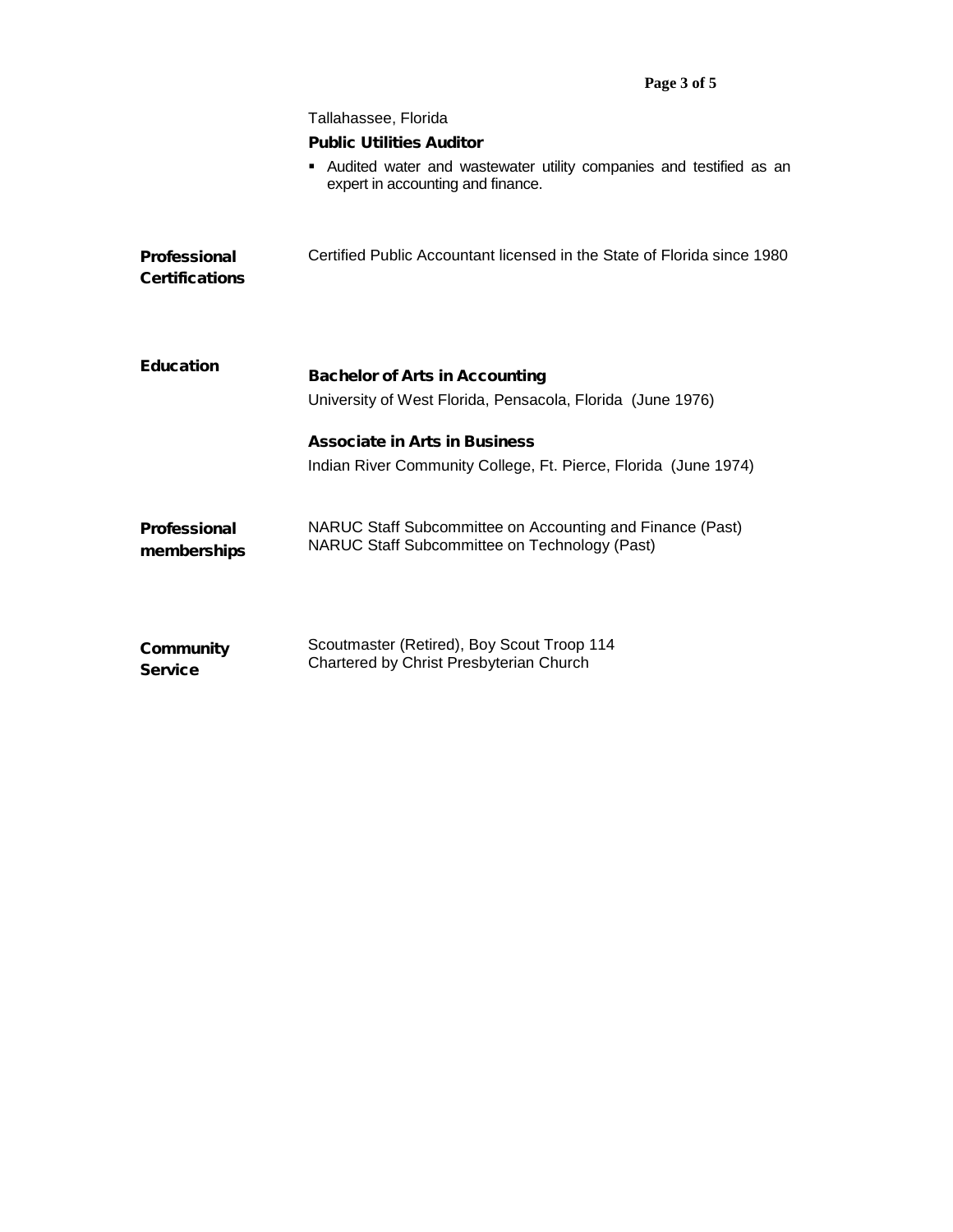#### **Page 4 of 5**

#### List of Prior Testimony of Marshall W. Willis

DOAH Case No. 19-6137RP, Office of Public Counsel and Florida Industrial Power Users Group vs. Florida Public Service Commission and Florida Power and Light Company and Gulf Power Company, Tampa Electric Company, Duke Energy Florida, LLC.

Docket 20170179-GU, Petition for rate increase and approval of depreciation study by Florida City Gas

Docket No. 20020006-WS, Water and Wastewater Industry Annual Reestablishment of Authorized Range of Return on Common Equity.

Docket No. 19980483-WU, Investigation into Possible Over Collection of Allowance for Funds Prudently Invested (AFPI) in Lake County, by Lake Utility Services, Inc.

Docket No. 19950387-SU, Florida Cities Water Company's Application for a Wastewater Rate Increase (DOAH Case No. 98-1347FC).

Docket No. 19920782-WU, St. George Island Utility Company, LTD., Revocation by the Florida Public Service Commission of St. George Island Utility Company, LTD.

Docket No. 19911082-WS, Proposed revisions to Rules 25-22.0406, 25-30.020, 25-30.025, 25- 30.030, 25-30.032 through 25-30.037, 25-30.060, 25-30.110, 25-30.111, 25-30.135, 25-30.255, 25-30.320, 25-30.335, 25-30.360, 25-30.430, 25-30.436, 25-30.437, 25-30.443, 25-30.455, 25- 30.515, 25-30.565; adoption of Rules 25-22.0407, 25-22.0408, 25-22.0371, 25-30.038, 25- 30.039, 25-30.090, 25-30.117, 25-30.432 through 25-30.435, 25-30.4385, 25-30.4415, 25- 30.456, 25-30.460, 25-30.465, 25-30.470, 25-30.475; and repeal of Rule 25-30.441, F.A.C., pertaining to water and wastewater regulation.

Docket No. 19900386-WU, Sunshine Utilities of Central Florida, Inc., Application for a Water Rate Increase

Docket No. 19830059-WS, Spring Hill Utilities, a Division of Deltona Utilities, Inc., Application for a Water and Wastewater Rate Increase.

DOAH Case No. 82-538RP, Florida Waterworks Association, and its member companies; and Southern Gulf Utilities, Inc., Central Florida Utilities, Inc.; Meadowbrook Utility Systems Inc.; Kingsley Service Company; Ortega Utility vs. Florida Public Service Commission.

Docket No. 19820073-WS, Seacoast Utilities, Inc., Application for a Water and Wastewater Rate Increase in Palm Beach County.

Docket No. 19800614-WS, Amendment of Rule 25-10.07, Contents and Number of Copies of the Application and Adoption of Rule 25-10.075, Establishment of Rate Base Upon Transfer of a Water and Sewer System.

Docket No. 19800363-WS, Southern States Utilities, Inc., Lake County Division, Application for a Water and Wastewater Rate Increase.